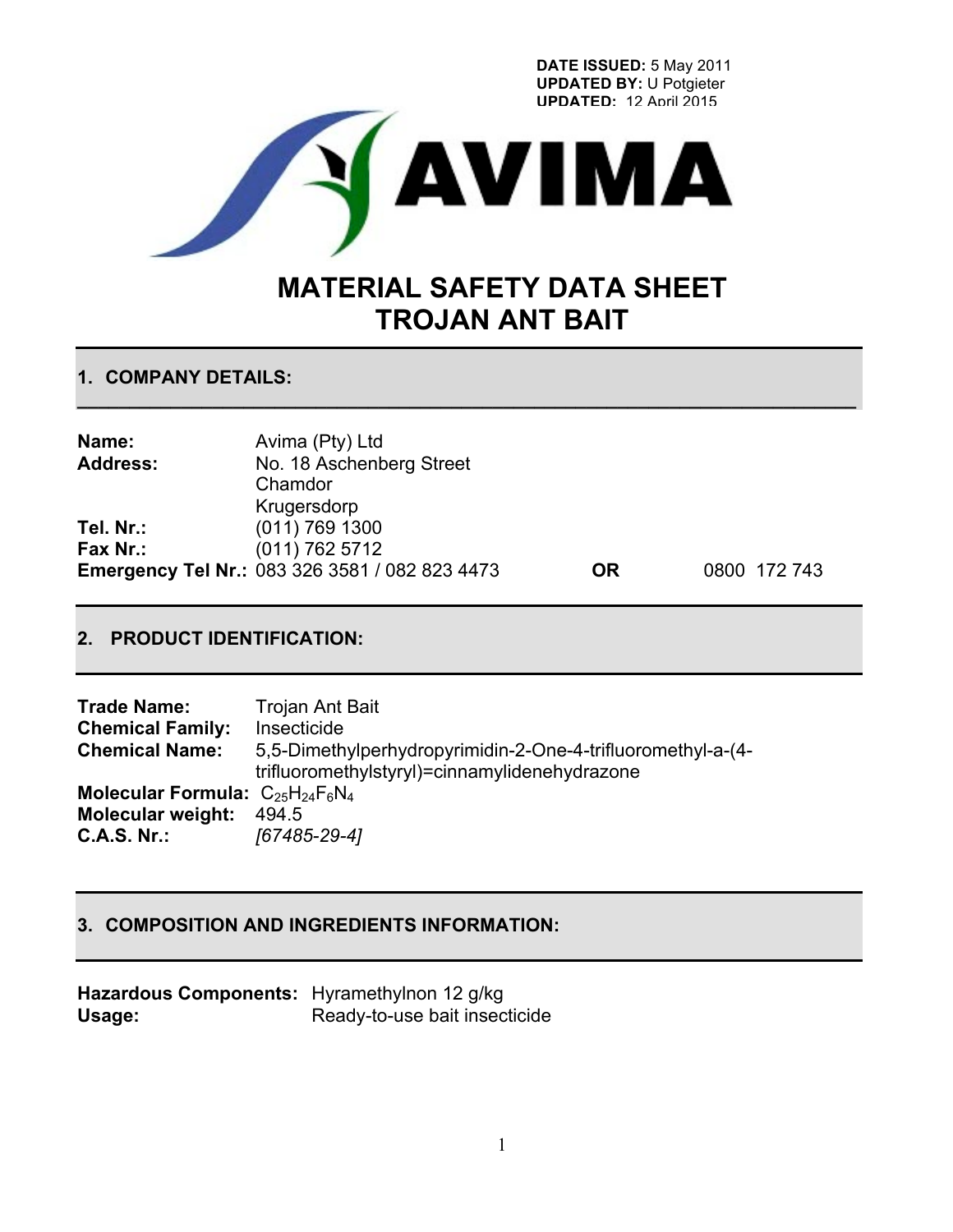# **4. FIRST AID MEASURES**

| Eye contact:              | Rinse immediately with clean water for at least 15 minutes and<br>obtain medical attention.                                                                                                                               |
|---------------------------|---------------------------------------------------------------------------------------------------------------------------------------------------------------------------------------------------------------------------|
| <b>Skin contact:</b>      | Carefully remove contaminated clothing. Wash affected area with<br>soap and water. Seek medical aid if at all worried.                                                                                                    |
| Ingestion:                | Wash out mouth with water. Keep patient at rest and seek<br>medical advice. Do not induce vomiting.                                                                                                                       |
| Inhalation:               | If inhaled, remove to fresh air and keep at rest. Obtain medical<br>aid if at all worried.                                                                                                                                |
| <b>Note to Physician:</b> | Gastric lavage does not seem to be mandatory in regard of the<br>low toxicity of the compound. However, the application of<br>activated charcoal and sodium sulphate is always advisable in<br>significant circumstances. |

**\_\_\_\_\_\_\_\_\_\_\_\_\_\_\_\_\_\_\_\_\_\_\_\_\_\_\_\_\_\_\_\_\_\_\_\_\_\_\_\_\_\_\_\_\_\_\_\_\_\_\_\_\_\_\_\_\_\_\_\_\_\_\_\_\_\_\_\_\_\_\_\_\_\_\_**

**\_\_\_\_\_\_\_\_\_\_\_\_\_\_\_\_\_\_\_\_\_\_\_\_\_\_\_\_\_\_\_\_\_\_\_\_\_\_\_\_\_\_\_\_\_\_\_\_\_\_\_\_\_\_\_\_\_\_\_\_\_\_\_\_\_\_\_\_\_\_\_\_\_\_\_**

**\_\_\_\_\_\_\_\_\_\_\_\_\_\_\_\_\_\_\_\_\_\_\_\_\_\_\_\_\_\_\_\_\_\_\_\_\_\_\_\_\_\_\_\_\_\_\_\_\_\_\_\_\_\_\_\_\_\_\_\_\_\_\_\_\_\_\_\_\_\_\_\_\_\_\_**

# **5. FIRE FIGHTING MEASURES**

## **Suitable extinguishing media:**

Water spray, carbon dioxide, dry powder, foam.

# **Extinguishing media which must not be used for safety reasons:**

High volume water jet.

## **Specific hazards during firefighting:**

In case of fire the evolution of dangerous gases is possible.

#### **Special protective equipment for fire-fighters:**

In the event of fire and/ or explosion do not breathe fumes. Wear self contained breathing apparatus for fire fighting if necessary.

#### **Further information:**

Remove product from areas of fire, or otherwise cool containers with water in order to avoid pressure being built up due to heat. Whenever possible, contain fire-fighting water by bunding area with sand or earth.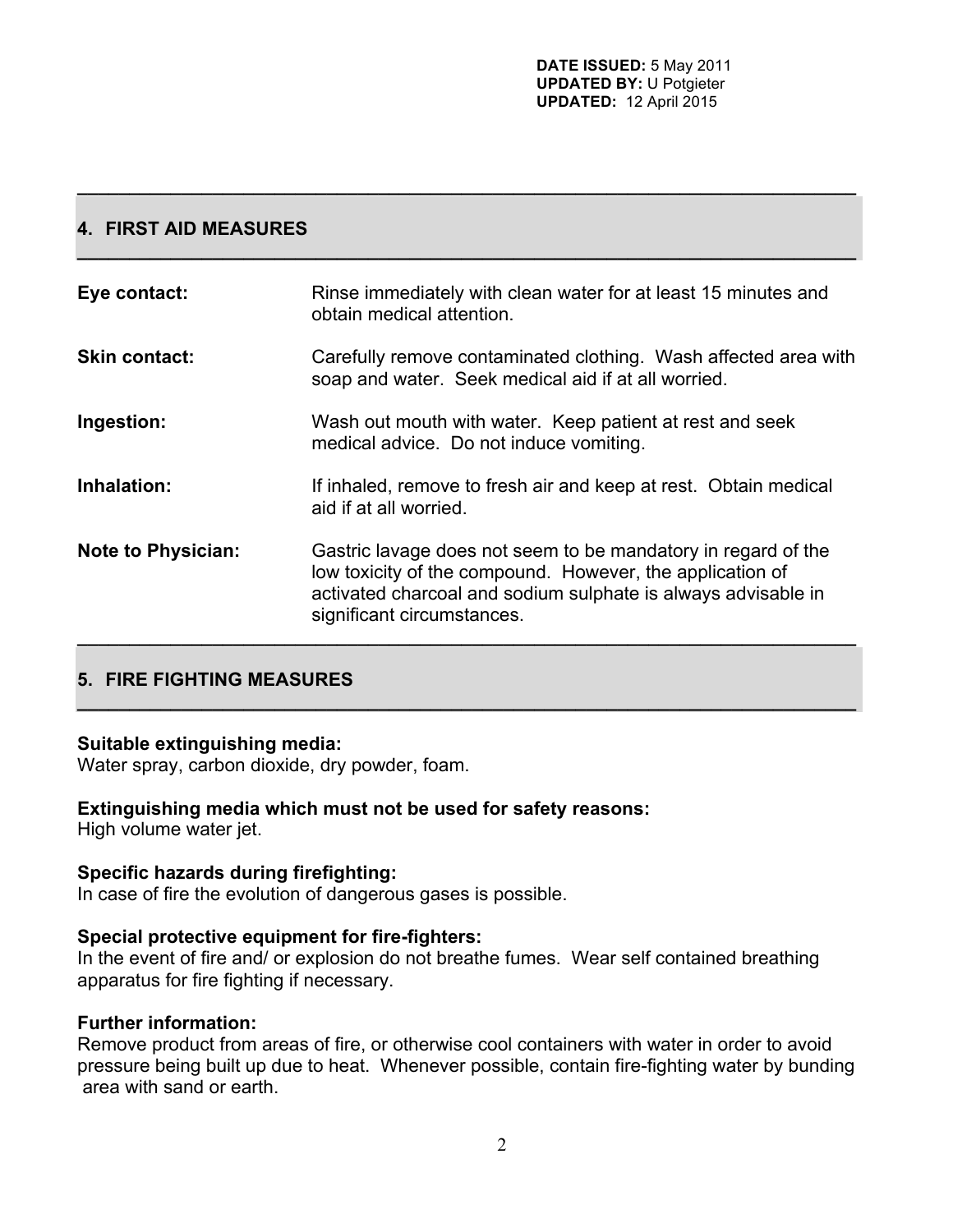# **6. ACCIDENTAL RELEASE MEASURES**

Dealing with spills and disposals, it may result in the potential for increased personal exposure. Protective clothing and equipment should be worn. Avoid contact with spilled material or contaminated surfaces. Contain spills, sweep up or shovel and place in properly labeled sealed drums for safe disposal. Prevent spillage from entering drains and water courses. Deal with all spillages immediately. Issue the necessary warnings to the local water authority in the event of unavoidable contamination to drains, streams, watercourses etc.

**\_\_\_\_\_\_\_\_\_\_\_\_\_\_\_\_\_\_\_\_\_\_\_\_\_\_\_\_\_\_\_\_\_\_\_\_\_\_\_\_\_\_\_\_\_\_\_\_\_\_\_\_\_\_\_\_\_\_\_\_\_\_\_\_\_\_\_\_\_\_\_\_\_\_\_**

**\_\_\_\_\_\_\_\_\_\_\_\_\_\_\_\_\_\_\_\_\_\_\_\_\_\_\_\_\_\_\_\_\_\_\_\_\_\_\_\_\_\_\_\_\_\_\_\_\_\_\_\_\_\_\_\_\_\_\_\_\_\_\_\_\_\_\_\_\_\_\_\_\_\_\_**

**\_\_\_\_\_\_\_\_\_\_\_\_\_\_\_\_\_\_\_\_\_\_\_\_\_\_\_\_\_\_\_\_\_\_\_\_\_\_\_\_\_\_\_\_\_\_\_\_\_\_\_\_\_\_\_\_\_\_\_\_\_\_\_\_\_\_\_\_\_\_\_\_\_\_\_**

**\_\_\_\_\_\_\_\_\_\_\_\_\_\_\_\_\_\_\_\_\_\_\_\_\_\_\_\_\_\_\_\_\_\_\_\_\_\_\_\_\_\_\_\_\_\_\_\_\_\_\_\_\_\_\_\_\_\_\_\_\_\_\_\_\_\_\_\_\_\_\_\_\_\_\_**

## **7. HANDLING AND STORAGE**

- **Handling:** Sear suitable gloves when handling unopened containers. Wash thoroughly with soap and water after handling and before eating, drinking or smoking. Keep our of reach of children, Avoid contact with eyes, skin and clothing. Wear long sleeved overalls and gloves when handling.
- **Storage:** Keep out of reach of children, animals and uninformed persons. Store in a cool, well ventilated, locked place out of reach of children. Do not store in direct sunlight. Store in original packs / containers.

**\_\_\_\_\_\_\_\_\_\_\_\_\_\_\_\_\_\_\_\_\_\_\_\_\_\_\_\_\_\_\_\_\_\_\_\_\_\_\_\_\_\_\_\_\_\_\_\_\_\_\_\_\_\_\_\_\_\_\_\_\_\_\_\_\_\_\_\_\_\_\_\_\_\_\_**

**\_\_\_\_\_\_\_\_\_\_\_\_\_\_\_\_\_\_\_\_\_\_\_\_\_\_\_\_\_\_\_\_\_\_\_\_\_\_\_\_\_\_\_\_\_\_\_\_\_\_\_\_\_\_\_\_\_\_\_\_\_\_\_\_\_\_\_\_\_\_\_\_\_\_\_**

# **8. EXPOSURE CONTROLS AND PERSONAL PROTECTION**

| <b>Exposure standards:</b>     | No occupational exposure standards have been established for<br>the product or its ingredients.                                              |
|--------------------------------|----------------------------------------------------------------------------------------------------------------------------------------------|
| <b>Engineering controls:</b>   | Control process conditions to avoid contact.                                                                                                 |
| <b>Respiratory protection:</b> | None required when handling the product.                                                                                                     |
| <b>Hand protection:</b>        | Wear chemical resistant PVC or nitrile gloves.                                                                                               |
| <b>Eye Protection:</b>         | Wear safety goggles with imperforated side shield or goggles<br>during manufacturing or spillage control. Not required during<br>normal use. |
| Other:                         | Wear appropriate foot-wear for the situation in which the product<br>is applied.                                                             |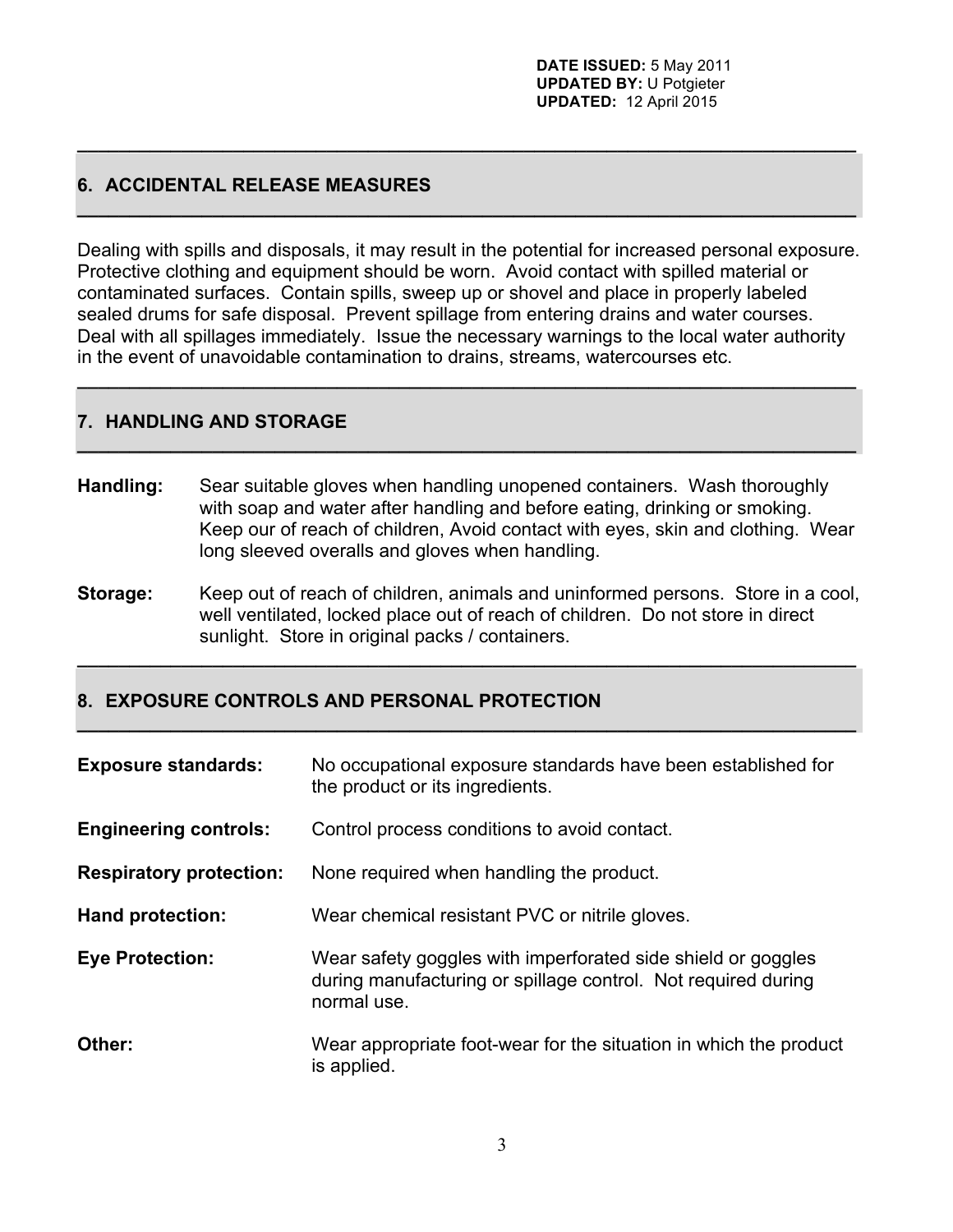# **9. PHYSICAL AND CHEMICAL CHARACTERISTICS:**

| <b>Physical state:</b>                  | Granules           |
|-----------------------------------------|--------------------|
| Color:                                  | Yellow / brown     |
| Odor:                                   | Slight stuffy odor |
| <b>Boiling point:</b>                   | Not available      |
| <b>Density:</b>                         | Not available      |
| <b>Vapor Pressure:</b>                  | Not available      |
| <b>Solubility in water: Not soluble</b> |                    |
| pH:                                     | Not applicable     |
| <b>Flash Point:</b>                     | Not flammable      |
|                                         |                    |

## **10.STABILITY AND REACTIVITY**

| <b>Chemical stability:</b>      | Stable under normal conditions of use. No dangerous<br>reaction known under normal conditions. |
|---------------------------------|------------------------------------------------------------------------------------------------|
| <b>Hazardous polymeristion:</b> | <b>None</b>                                                                                    |
| <b>Conditions to avoid:</b>     | Extreme heat and fire, AND DIRECT SUNLIGHT.                                                    |
| Incompatibility materials:      | In the event of fire, hydrogen fluoride, oxides of carbon and<br>nitrogen may be released.     |

**\_\_\_\_\_\_\_\_\_\_\_\_\_\_\_\_\_\_\_\_\_\_\_\_\_\_\_\_\_\_\_\_\_\_\_\_\_\_\_\_\_\_\_\_\_\_\_\_\_\_\_\_\_\_\_\_\_\_\_\_\_\_\_\_\_\_\_\_\_\_\_\_\_\_\_**

**\_\_\_\_\_\_\_\_\_\_\_\_\_\_\_\_\_\_\_\_\_\_\_\_\_\_\_\_\_\_\_\_\_\_\_\_\_\_\_\_\_\_\_\_\_\_\_\_\_\_\_\_\_\_\_\_\_\_\_\_\_\_\_\_\_\_\_\_\_\_\_\_\_\_\_**

**\_\_\_\_\_\_\_\_\_\_\_\_\_\_\_\_\_\_\_\_\_\_\_\_\_\_\_\_\_\_\_\_\_\_\_\_\_\_\_\_\_\_\_\_\_\_\_\_\_\_\_\_\_\_\_\_\_\_\_\_\_\_\_\_\_\_\_\_\_\_\_\_\_\_\_**

# **11. POTENTIAL HEALTH EFFECTS**

**Inhalation:** Due to the nature of this product, inhalation is unlikely.

**Skin contact:** Irritation to the skin is unlikely.

- **Eye contact:** May irritate the eyes.
- **Ingestion:** May be harmful if swallowed.

**Other:** None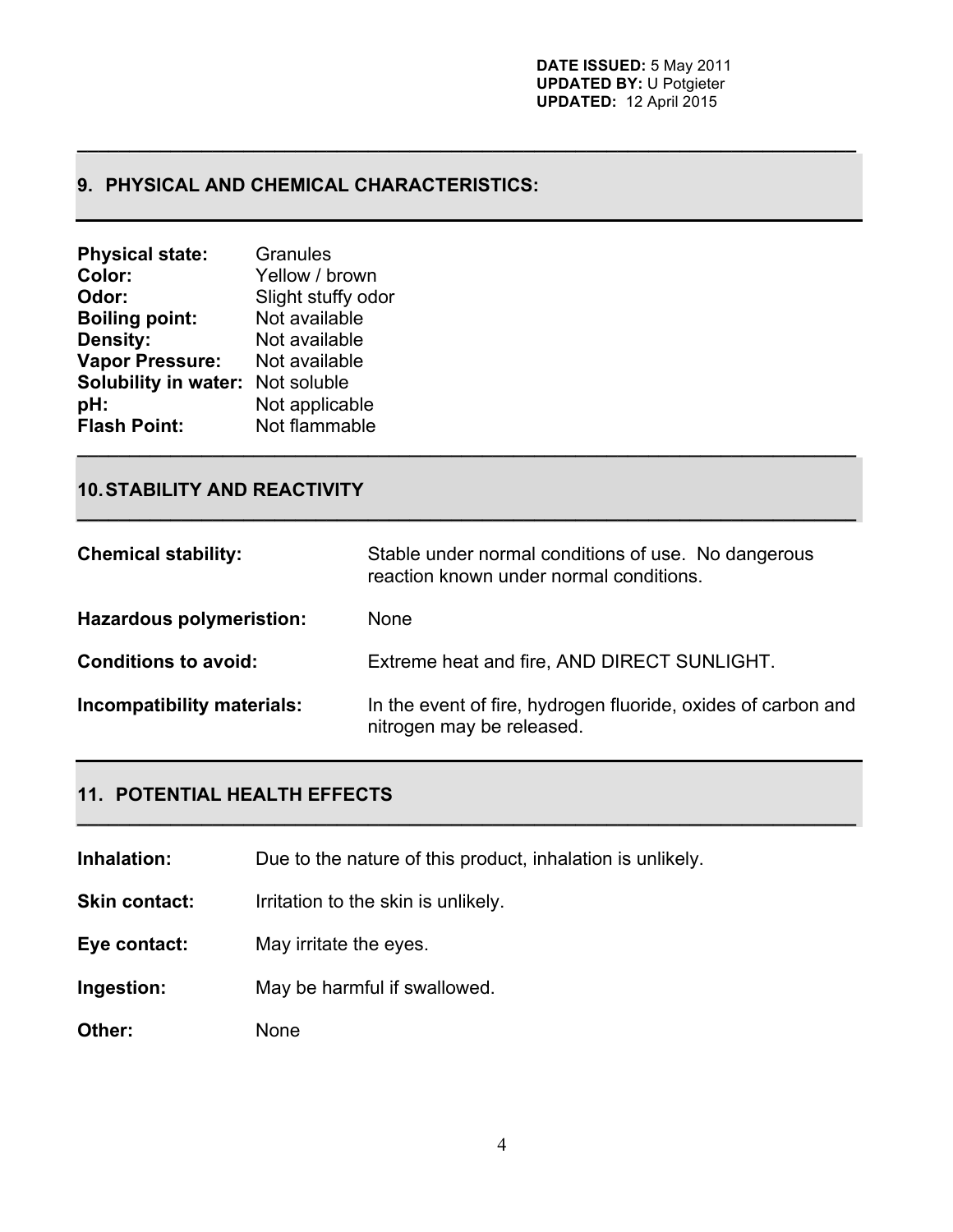## **12. ANIMAL TOXICITY DATA (FORMULATED PRODUCT)**

| <b>Oral toxicity:</b>       | $LD_{50}$ rat > 94,250.000 mg/kg                                                                                                            |
|-----------------------------|---------------------------------------------------------------------------------------------------------------------------------------------|
| <b>Dermal toxicity:</b>     | $LD_{50}$ rat > 416,666.667 mg/kg                                                                                                           |
| <b>Inhalation toxicity:</b> | $LC_{50}$ (4h) rat: 416.667 mg/l                                                                                                            |
| <b>Skin irritation:</b>     | Not irritating to skin                                                                                                                      |
| Eye irritation:             | Not irritating to eyes                                                                                                                      |
| Sensitisation:              | None sensitizing                                                                                                                            |
| <b>Chronic:</b>             | In two year feeding studies with hydramethylnon in rats the NOEL was<br>50 mg/kg diet. Hydramethylnon is not mutagenic and not teratogenic. |

## **13. ECOLOGICAL INFORMATION**

| <b>Fish toxicity:</b>     | Hydramethylnon: $LC_{50}$ : 1.70 mg/l (96 h) bluegill sunfish<br>Hydramethylnon: $LC_{50}$ : 0.16 mg/l (96 h) rainbow trout |
|---------------------------|-----------------------------------------------------------------------------------------------------------------------------|
| <b>Daphnia toxicity:</b>  | Hydramethylnon: LC <sub>50</sub> : 1.14 mg/l (48 h) Daphnia magna                                                           |
| <b>Toxicity to algae:</b> | Not available                                                                                                               |
| <b>Bird toxicity:</b>     | Hydramethylnon: $LC_{50}$ : >2510 mg/kg mallard ducks<br>Hydramethylnon: LC <sub>50</sub> : 1828 mg/kg bobwhite quail       |
| Bee toxicity:             | Non-toxic topically to honey bees at 0.03 mg/bee                                                                            |
|                           | <b>Environmental fate:</b> Hydramethylnon has low solubility in water and is rapidly degraded in<br>sunlight.               |

**\_\_\_\_\_\_\_\_\_\_\_\_\_\_\_\_\_\_\_\_\_\_\_\_\_\_\_\_\_\_\_\_\_\_\_\_\_\_\_\_\_\_\_\_\_\_\_\_\_\_\_\_\_\_\_\_\_\_\_\_\_\_\_\_\_\_\_\_\_\_\_\_\_\_**

## **14. ECOLOGICAL DATA TECHNICAL HYDRAMETHYLNON**

**Mobility:** Immobile in soil. Does not leach to groundwater.

**Persistence / Degradability:** Soil DT<sub>50</sub> 7 days (loam), water DT<sub>50</sub> 24 to 33 days (pH4.9), 10 to 11 days (pH 7.03), 11 to 12 days (pH 8.87). Photolysis  $DT_{50}$ 1 hour.

**\_\_\_\_\_\_\_\_\_\_\_\_\_\_\_\_\_\_\_\_\_\_\_\_\_\_\_\_\_\_\_\_\_\_\_\_\_\_\_\_\_\_\_\_\_\_\_\_\_\_\_\_\_\_\_\_\_\_\_\_\_\_\_\_\_\_\_\_\_\_\_\_\_\_\_**

**\_\_\_\_\_\_\_\_\_\_\_\_\_\_\_\_\_\_\_\_\_\_\_\_\_\_\_\_\_\_\_\_\_\_\_\_\_\_\_\_\_\_\_\_\_\_\_\_\_\_\_\_\_\_\_\_\_\_\_\_\_\_\_\_\_\_\_\_\_\_\_\_\_\_\_**